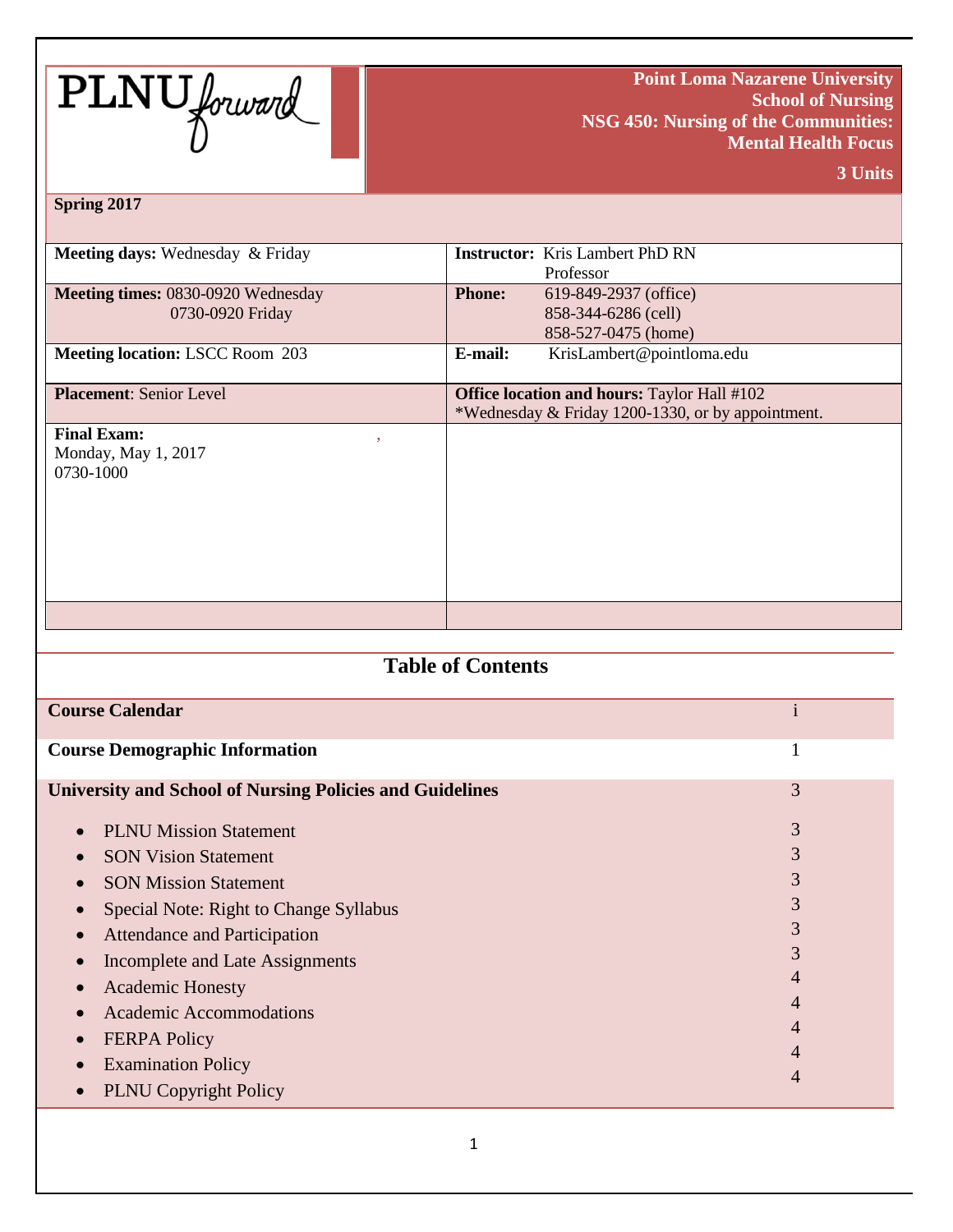| <b>School of Nursing Professional Standards</b><br>$\bullet$                               | 5        |
|--------------------------------------------------------------------------------------------|----------|
| Use of Technology                                                                          |          |
| Professionalism and Social Media                                                           |          |
| <b>Honoring Civility</b>                                                                   |          |
| <b>Grading Policy</b>                                                                      |          |
| <b>Course Specific Policies and Guidelines</b>                                             | 6        |
|                                                                                            | 6        |
| <b>Course Description</b><br>Program Values, Program Learning Outcomes and Course Learning | 7        |
| Outcomes                                                                                   | 9        |
| <b>Course Credit Hour Information</b>                                                      | 9        |
| Course Topic Outline                                                                       | 10       |
| Teaching/Learning Strategies                                                               |          |
| <b>Welcome to Psychiatric Mental Health Nursing</b>                                        | 10       |
| Professor/Student Commitment and Expectations<br>$\bullet$                                 | 11       |
|                                                                                            |          |
| <b>Textbooks and Supplies</b>                                                              | 11       |
| <b>Evaluation Methods</b>                                                                  |          |
|                                                                                            | 12       |
| <b>Grading Scale for Course</b>                                                            | 13       |
|                                                                                            |          |
|                                                                                            |          |
| <b>Required Learning Activities</b>                                                        | 12       |
|                                                                                            | 12       |
| Examinations (2) and (1) Final<br>$\bullet$                                                | 12       |
| <b>Psychopharmacology Quizzes</b><br>$\bullet$                                             | 12       |
| <b>ATI Proctored Test</b>                                                                  | 13       |
| <b>Reading Assignments</b>                                                                 | 14       |
| <b>Autobiographical Presentation</b><br>$\bullet$                                          | 14       |
| The Body's Response to Stress<br>$\bullet$                                                 | 14       |
| <b>Stress and Anxiety Assessment</b>                                                       | 14       |
| Processing Recording<br>$\bullet$                                                          | 15       |
| <b>Mental Status Exam</b><br>$\bullet$                                                     | 15       |
| <b>Evidence Based Paper</b><br>$\bullet$                                                   | 15       |
| <b>Rare Event Training</b><br>$\bullet$                                                    | 15       |
| <b>Grand Rounds Presentation</b><br>$\bullet$                                              | 16       |
| <b>Attendance and Punctuality</b><br>$\bullet$                                             | 16       |
| <b>Discussion Board Reflections</b><br>$\bullet$                                           | 17       |
| <b>Socratic Discussion</b><br><b>Team Work</b>                                             | 17<br>17 |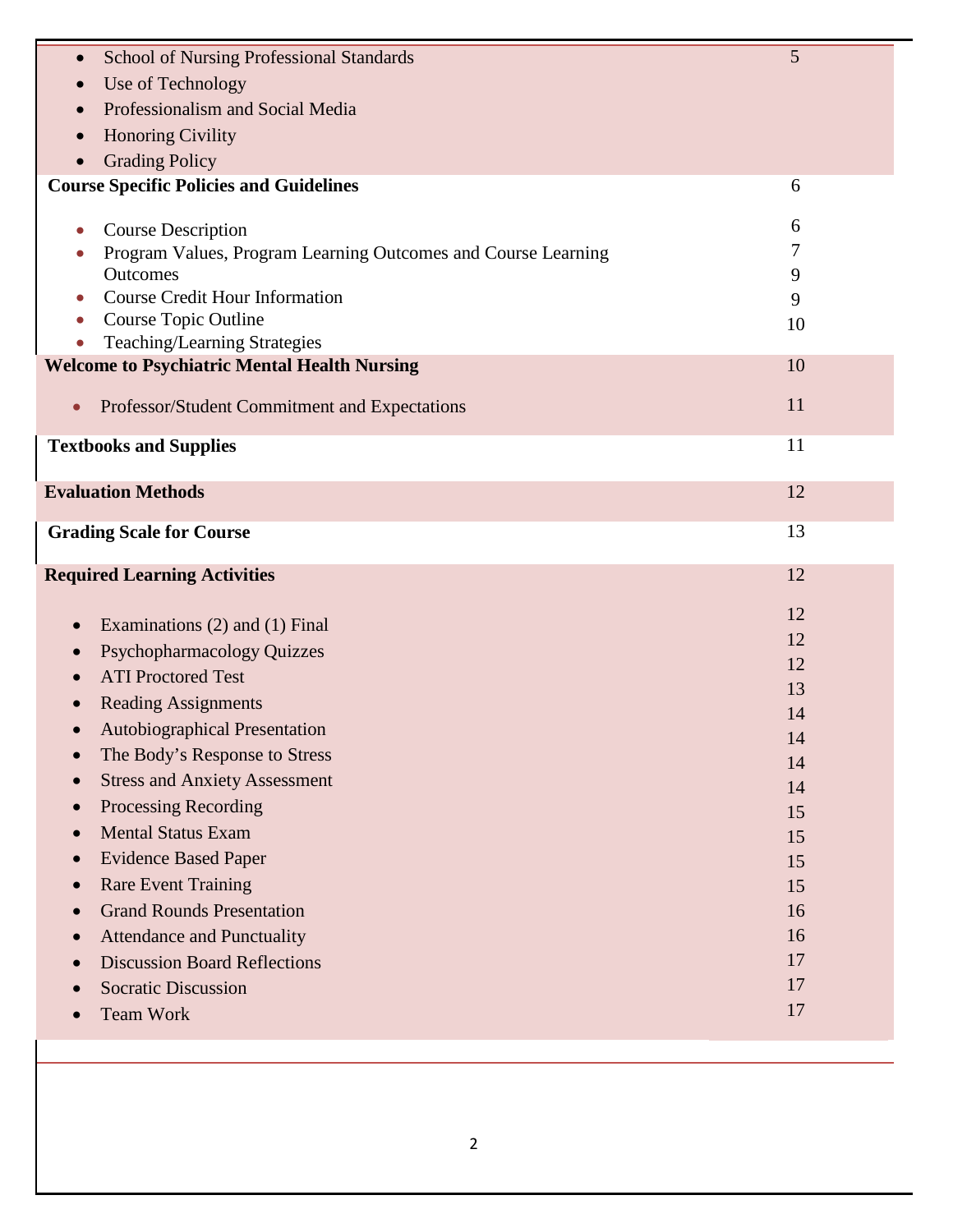# **Point Loma Nazarene University and School of Nursing Policies and Guidelines**

## **PLNU Mission To Teach ~ To Shape ~ To Send**

Point Loma Nazarene University exists to provide higher education in a vital Christian community where minds are engaged and challenged, character is modeled and formed, and service becomes an expression of faith. Being of Wesleyan heritage, we aspire to be a learning community where grace is foundational, truth is pursued, and holiness is a way of life.

# **SON Vision Statement**

The School of Nursing at Point Loma Nazarene University embraces, as a covenant, the commitment to excellence within a dynamic Christian environment in which each one will engage in the sacred work of nursing. This sacred work involves symbolically removing one's shoes in service of others. *Take off your sandals for the place you are standing is holy ground. Exodus 3:5 NIV*

# **SON Mission Statement**

The School of Nursing at Point Loma Nazarene University exists to support the university Wesleyan mission and to provide an interdisciplinary learning program of excellence. Graduates of the SON are distinctly identified by grace, truth and holiness, serving others after the example of Christ,

as they are sent to fulfill their calling as professional nurses.

*So He got up from the meal, took off His outer clothing, and wrapped a towel around His waist. After that, He poured water into a basin and began to wash His disciple's feet, drying*

*them with a towel that was wrapped around Him. John 13: 4-5 NIV*

*Now that I, your Lord and Teacher, have washed your feet, you also should wash one another's feet. I have set you an example that you should do as I have done for you. John 13: 14-15 NIV*

## **Special Note:**

Faculty reserves the right to make necessary schedule changes to this syllabus as the semester progresses. Every attempt will be made to minimize the inconvenience to the student in the event of a change to the syllabus. Students will be notified of changes via the eclass announcement section with an accompanying email.

# **Attendance and Participation**

Regular and punctual attendance at all classes is considered essential to optimum academic achievement. If the student is absent from more than 10 percent of class meetings, (lecture 2.6; clinical 1.4) the faculty member has the option of filing a written report which may result in de-enrollment. If the absences exceed 20 percent, *(lecture 5.2; clinical 2.8*) the student may be de-enrolled without notice. If the date of deenrollment is past the last date to withdraw from a class, the student will be assigned a grade of W or WF consistent with university policy in the grading section of the catalog. See [Academic](http://www.pointloma.edu/experience/academics/catalogs/undergraduate-catalog/point-loma-education/academic-policies) Policies in the undergrad student catalog.

## **Incomplete and Late Assignments**

All assignments are to be submitted as specified by faculty, including assignments posted in *Canvas***.** Late submissions will result in a 10% deduction per day unless arrangements have been made with the professor prior to the due date.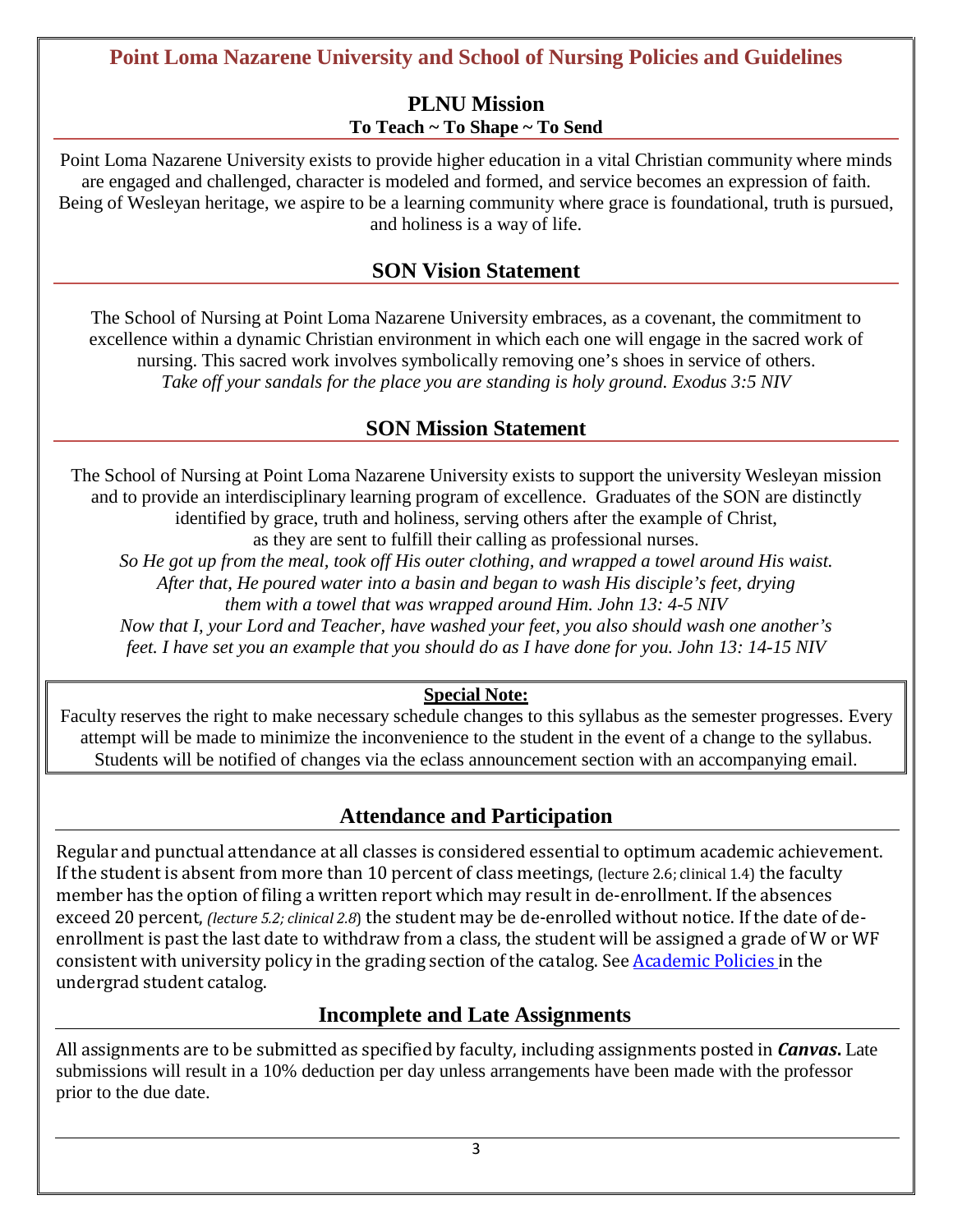# **Academic Dishonesty**

Students should demonstrate academic honesty by doing original work and by giving appropriate credit to the ideas of others. As explained in the university catalog, academic dishonesty is the act of presenting information, ideas, and/or concepts as one's own when in reality they are the results of another person's creativity and effort. Violations of university academic honesty include cheating, plagiarism, falsification, aiding the academic dishonesty of others, or malicious misuse of university resources. A faculty member who believes a situation involving academic dishonesty has been detected may assign a failing grade for a) that particular assignment or examination, and/or b) the course following the procedure in the university catalog. Students may appeal also using the procedure in the university catalog. See **[Academic](http://www.pointloma.edu/experience/academics/catalogs/undergraduate-catalog/point-loma-education/academic-policies)** [Policies](http://www.pointloma.edu/experience/academics/catalogs/undergraduate-catalog/point-loma-education/academic-policies) for further information. Plagiarism or cheating in any class as a pre-nursing or nursing major will result in consequences.

## **Academic Accommodations**

While all students are expected to meet the minimum academic standards for completion of this course as established by the instructor, students with disabilities may request academic accommodations. At Point Loma Nazarene University, students must request that academic accommodations by filing documentation with the [Disability](http://www.pointloma.edu/experience/offices/administrative-offices/academic-advising-office/disability-resource-center) Resource Center (DRC), located in the Bond Academic Center. Once the student files documentation, the Disability Resource Center will contact the student's instructors and provide written recommendations for reasonable and appropriate accommodations to meet the individual needs of the student. See [Academic](http://www.pointloma.edu/experience/academics/catalogs/undergraduate-catalog/point-loma-education/academic-policies) Policies in the undergrad student catalog.

# **FERPA Policy**

In compliance with federal law, neither PLNU student ID nor social security number should be used in publicly posted grades or returned sets of assignments without student written permission. This class will meet the federal requirements by (Note: each faculty member should choose one strategy to use: distributing all grades and papers individually; requesting and filing written student permission; or assigning each student a unique class ID number not identifiable on the alphabetic roster.). Also in compliance with FERPA, you will be the only person given information about your progress in this class unless you have designated others to receive it in the "Information Release" section of the student portal. See Policy [Statements](http://www.pointloma.edu/experience/academics/catalogs/undergraduate-catalog/policy-statements) in the undergrad student catalog.

## **Examination Policy**

Examinations may be deferred due only to illness or because of other equally valid conditions over which the student has no control". Extenuating circumstances will be determined by the faculty of record. Successful completion of this class requires taking the **FINAL** examination **on its scheduled day**. The final examination schedule is posted on the Class [Schedules](http://www.pointloma.edu/experience/academics/class-schedules) site. No requests for early examinations or alternative days will be approved.

# **PLNU Copyright Policy**

Point Loma Nazarene University, as a non-profit educational institution, is entitled by law to use materials protected by the US Copyright Act for classroom education. Any use of those materials outside the class may violate the law.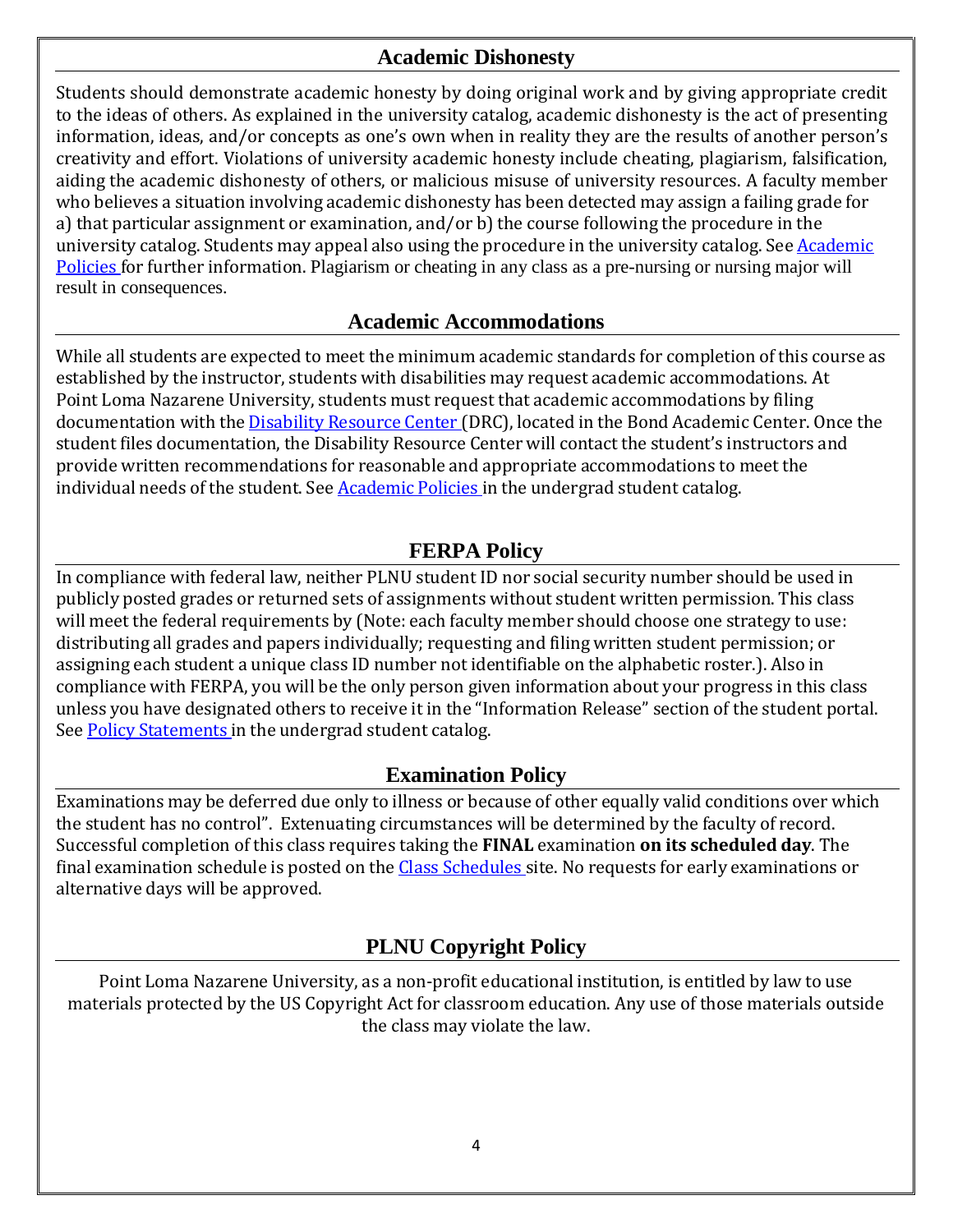### **School of Nursing Professional Standards**

Students are required to adhere to professional standards while students at PLNU. The School of Nursing has developed these standards to provide clarification of expected professional behaviors.

> -*Present yourself professionally in all interactions with all persons. -Behave in an honest and ethical manner -Utilize respectful communication -Be proactive rather than reactive -Be accountable for your behavior and actions -Be prepared and punctual.*

## **Use of Technology**

Point Loma Nazarene University encourages the use of technology for learning, communication, and collaboration. The use of laptops, cell phones and other electronic devices is at the discretion of the professor. In this course, computers, cell phones and tables are not permitted during class time unless requested by the professor. It is considered unprofessional and discourteous to use any device during class time for reasons other than course related. Cell phones should be kept on vibrate or silent during class time unless arrangements have previously been made with the professor.

## **Professionalism and Social Media**

Social networking sites are a great way to connect with many others. All persons are advised to employ professional standards on these sites; stay positive, never criticize, condemn or complain. A general rule would be if what you have posted does not enhance your professional image then it probably needs to be reviewed.

#### **Honoring Civility**

"Civility is defined as authentic respect for others requiring time, presence, engagement and an intention to seek a common ground. Treating one another with civility and respect is fundamental to establishing and sustaining healthy academic environments and fostering interpersonal and intrapersonal relationships" (Clark, 2013). Civility towards other students, faculty and staff members is the expected norm for students enrolled in the School of Nursing at PLNU. Disagreements are a part of life and should be worked through in a private, professional, and direct manner. Gossiping, spreading rumors or engaging in sarcastic remarks or gestures is unprofessional and impolite. Strive to engage in thoughtful self-reflection, take responsibility for your actions, and speak directly to the person you have an issue with in a respectful manner (Clark, 2013)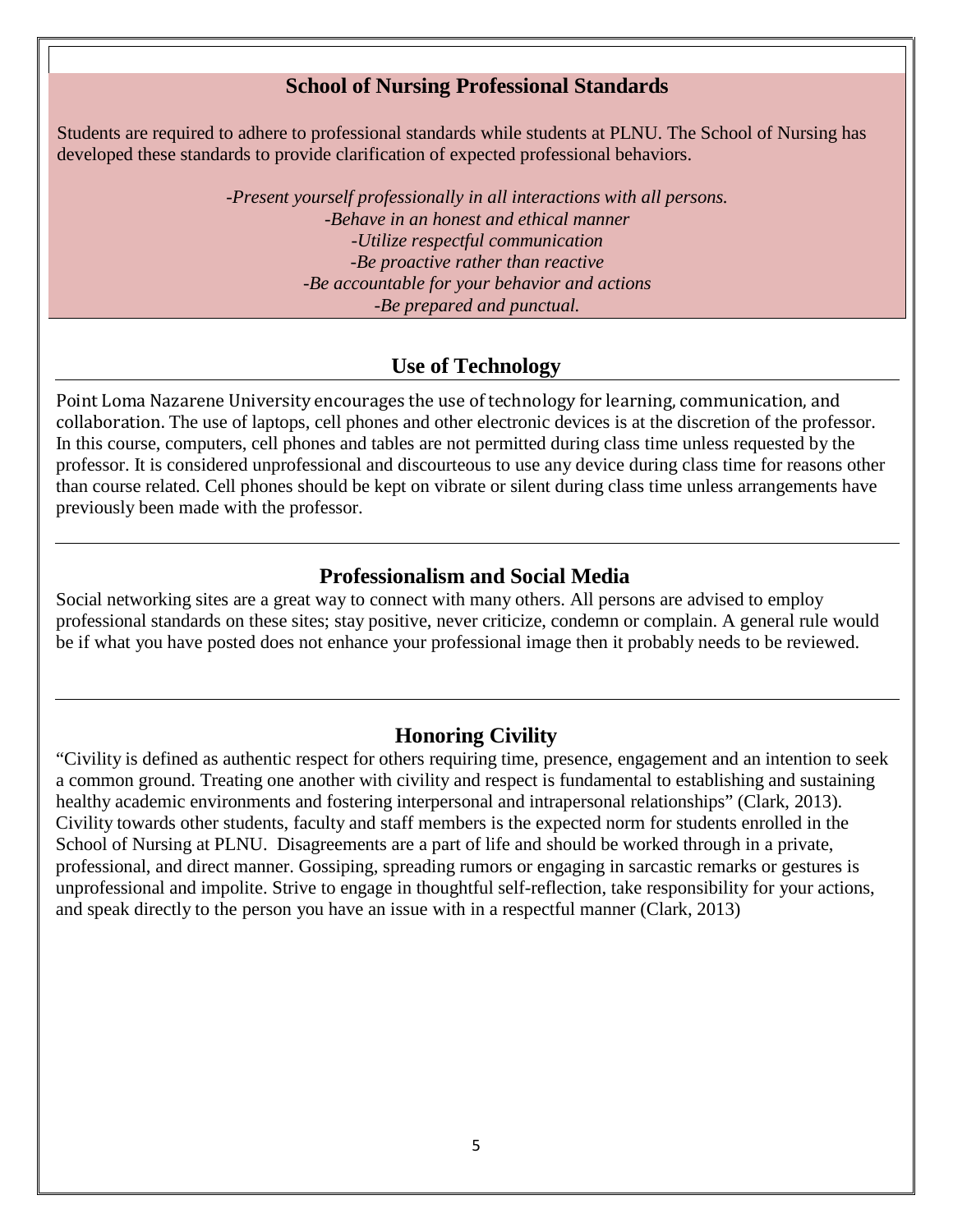# **Grading Policy**

| Grading Scale used for all exams and final course grades          |                                    |  |  |  |  |
|-------------------------------------------------------------------|------------------------------------|--|--|--|--|
| 93%-100%                                                          | A                                  |  |  |  |  |
| $90\% - 92\%$                                                     | $A-$                               |  |  |  |  |
| $87\% - 89\%$                                                     | $B+$                               |  |  |  |  |
| $84\% - 86\%$                                                     | B                                  |  |  |  |  |
| $81\% - 83\%$                                                     | $B -$                              |  |  |  |  |
| $78\% - 80\%$                                                     | $C+$                               |  |  |  |  |
| $75\% - 77\%$                                                     | $\mathbf C$                        |  |  |  |  |
| Must have a minimum of 75% (total score) and 75% (cumulative test |                                    |  |  |  |  |
|                                                                   | score) to progress in the program. |  |  |  |  |
| $73\% - 74\%$                                                     | $C-$                               |  |  |  |  |
| $71\% - 72\%$                                                     | $D+$                               |  |  |  |  |
| $68\% - 70\%$                                                     | D                                  |  |  |  |  |
| Below 68%                                                         | F                                  |  |  |  |  |

• The Professor of Record has the authority to determine the schedule and re-scheduling of examinations.

- All assigned course work must be completed to receive a final course grade
- In order to receive a passing grade in the course, the student must achieve a cumulative average of 75% on tests and quizzes. Grades/points *will not* be rounded. For example: 80.5% does not round to 81% resulting in a grade of C+ instead of a B-. A final grade of less than a "C" (Below 75%) prohibits the student from continuing in the nursing program until the course is repeated with a satisfactory grade of  $> C$ .
- A grade of at least a "C" in each nursing theory, prerequisite, and/or co requisite course is required in order to progress to the next course or level. Nursing theory and related clinical courses must be taken concurrently and passed with at least a C (theory) and Credit (clinical) in order to progress<br>to the next course or level. If a student does not pass the theory course, the student must reto the next course or level. If a student does not pass the theory course, the student must take the clinical component of the course with theory if the student is re-admitted to the nursing program.
- Throughout the curriculum (whether pre-nursing or nursing) students may repeat one prerequisite or nursing course. With the need for a second repeat of any pre-requisite or nursing course the student will be dismissed from the nursing program.

# **Course Specific Policies and Guidelines NSG 450: Nursing of the Communities: Mental Health**

## **Course Description**

**Catalogue Description: NSG 450 Nursing of Communities: Mental Health Focus** Focuses on the holistic understanding of the socio-cultural, psychological, and situational aspects of life that impact the mental health of families and communities. Health and illness are seen from a complex, multidimensional, meaning-centered, and critical perspective with an emphasis on the promotion of mental health and wellness. Includes perspectives on group dynamics and socio-political systems as they impact mental health .*Prerequisites: Senior standing in Nursing program and Psychology 321, Concurrent: Nursing 451.* Note: A minimum grade of "C" must be achieved in all co-requisite courses in order to progress in the program.

Note: A minimum grade of "C" must be achieved in all co-requisite courses in order to progress in the program.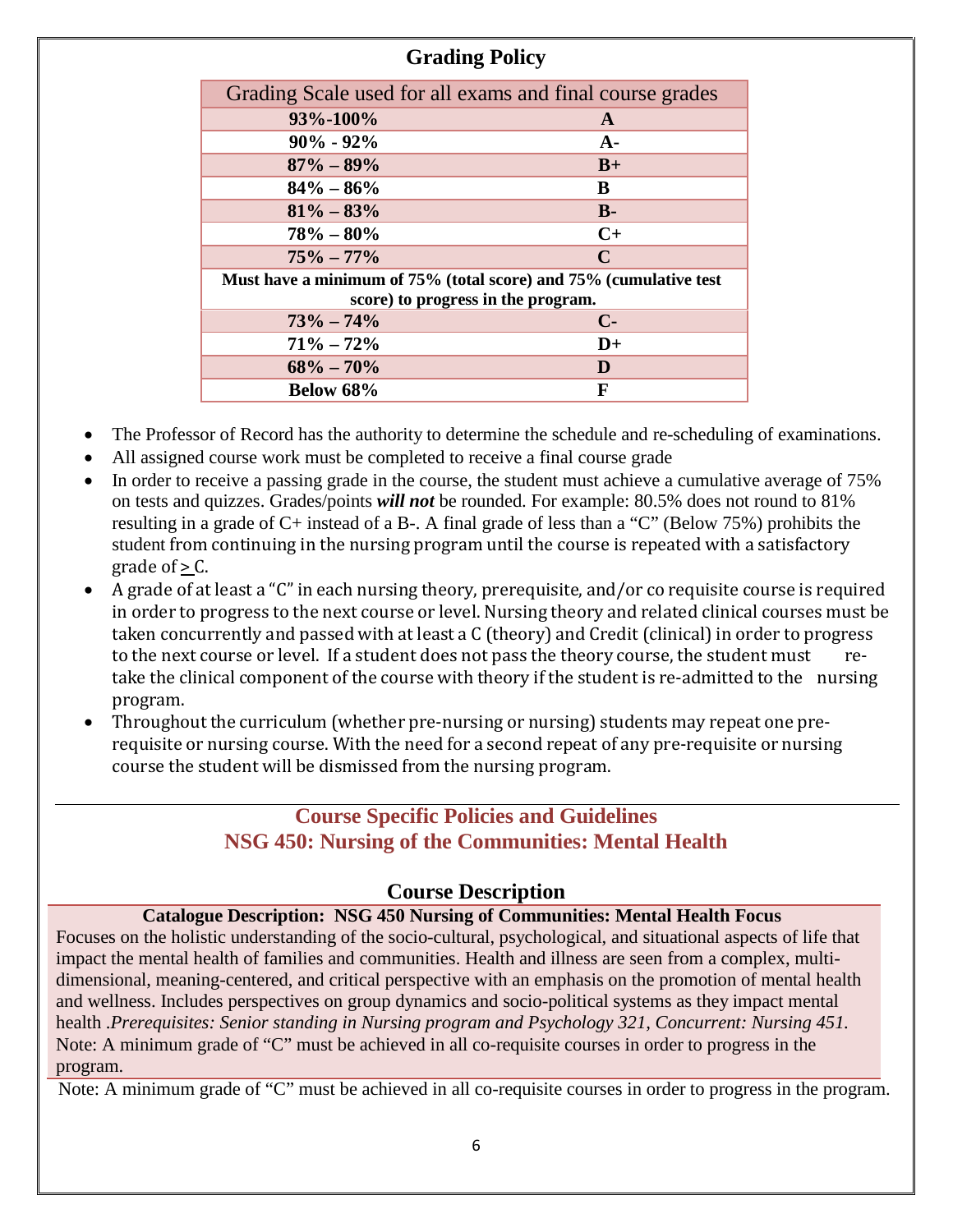# **Program Values and Course Learning Outcomes**

# **Upon completion of NSG 450, the student will demonstrate the following outcomes:**

## **1. INQUIRING FAITHFULLY**

The student will demonstrate knowledge, skill and behavior of the evidence-based practice of nursing which integrates *growth in reasoning, analysis, decision-making and the application of theory with the goal of advocating for others and/or self. This includes holistic nursing skills in the nursing process.*

|     | <b>Program Learning Outcomes</b>                                                                              |           | <b>Course Learning Outcomes</b>                                                                                                                          |
|-----|---------------------------------------------------------------------------------------------------------------|-----------|----------------------------------------------------------------------------------------------------------------------------------------------------------|
|     | 1.1 <b>Initiate</b> dialogue regarding current practice to                                                    | ٠         | Value the concept of evidence based practice as                                                                                                          |
|     | improve healthcare.                                                                                           |           | integral to determining best clinical practice for                                                                                                       |
| 1.2 | <b>Demonstrates</b> the use of evidence-based practices as<br>an advocate for self and others.                |           | individuals living with mental illness.                                                                                                                  |
|     |                                                                                                               | $\bullet$ | <b>Base</b> individualized care plan on patient values,                                                                                                  |
| 1.3 | Promotes positive client outcomes using evidence-<br>based data.                                              |           | clinical expertise and evidence.                                                                                                                         |
|     | 1.4 Provides holistic care by considering all of the client<br>needs (e.g. physical, psychosocial, spiritual, | $\bullet$ | <b>Describe</b> how the strength and relevance of available<br>evidence influences the choice of interventions in<br>provision of patient-centered care. |
|     | environmental) including family in a multicultural<br>community.                                              |           | Elicit patient values, preferences and expressed needs<br>as part of clinical interview, implementation of care                                          |
| 1.5 | <b>Engages</b> in self-care practices that facilitate optimal                                                 |           | plan and evaluation of care.                                                                                                                             |
|     | care of clients.                                                                                              | $\bullet$ | <b>Provide</b> patient-centered care with sensitivity and<br>respect for the diversity of human experience.                                              |
|     |                                                                                                               |           | <b>Engage</b> individuals in active partnerships that promote<br>health, safety and well-being, and self-care                                            |
|     |                                                                                                               |           | management                                                                                                                                               |
|     |                                                                                                               | $\bullet$ | <b>Communicate</b> patient values, preferences and<br>expressed needs to other members of health care team.                                              |
|     |                                                                                                               | $\bullet$ | <b>Provide</b> patient-centered care with sensitivity and<br>respect for the diversity of human experience.                                              |

## **2. CARING FAITHFULLY**

*The student will embrace a calling to the ministry of compassionate care for all people in response to God's grace, which aims to foster optimal health and bring comfort in suffering and death.*

| <b>Program Learning Outcomes</b>                                                                   | <b>Course Learning Outcomes</b>                                                                                                                                                                                                                                                                                                                                                                                                                                                                                                                                       |
|----------------------------------------------------------------------------------------------------|-----------------------------------------------------------------------------------------------------------------------------------------------------------------------------------------------------------------------------------------------------------------------------------------------------------------------------------------------------------------------------------------------------------------------------------------------------------------------------------------------------------------------------------------------------------------------|
| 2.1 <b>Demonstrates</b> compassionate care to all people while<br>mirroring Christ's love for all. | <b>Provide</b> compassionate care to individuals with<br>$\bullet$<br>mental illness by treating each person with dignity                                                                                                                                                                                                                                                                                                                                                                                                                                             |
| 2.2 Partners with the community to establish a trusting                                            | and respect.                                                                                                                                                                                                                                                                                                                                                                                                                                                                                                                                                          |
| relationship<br><b>Demonstrates</b> ethics and values consistent with the<br>2.3                   | Utilize person first language in written, verbal and<br>$\bullet$<br>interactive communication.                                                                                                                                                                                                                                                                                                                                                                                                                                                                       |
| practice of professional nursing                                                                   | <b>Promote</b> recovery for mental health consumers<br>$\bullet$<br>within a therapeutic relationship committed to<br>collaboration and respect for diversity.<br><b>Engage</b> in an examination of self in terms of<br>beliefs, values, moral and ethical behavior.<br><b>Ensure</b> that the mental health consumer is<br>$\bullet$<br>integrated into all aspects of planning for treatment<br>with the goal of treatment being recovery.<br><b>Deliver</b> compassionate care aimed at reliving<br>$\bullet$<br>physical, psychological and spiritual suffering. |
|                                                                                                    |                                                                                                                                                                                                                                                                                                                                                                                                                                                                                                                                                                       |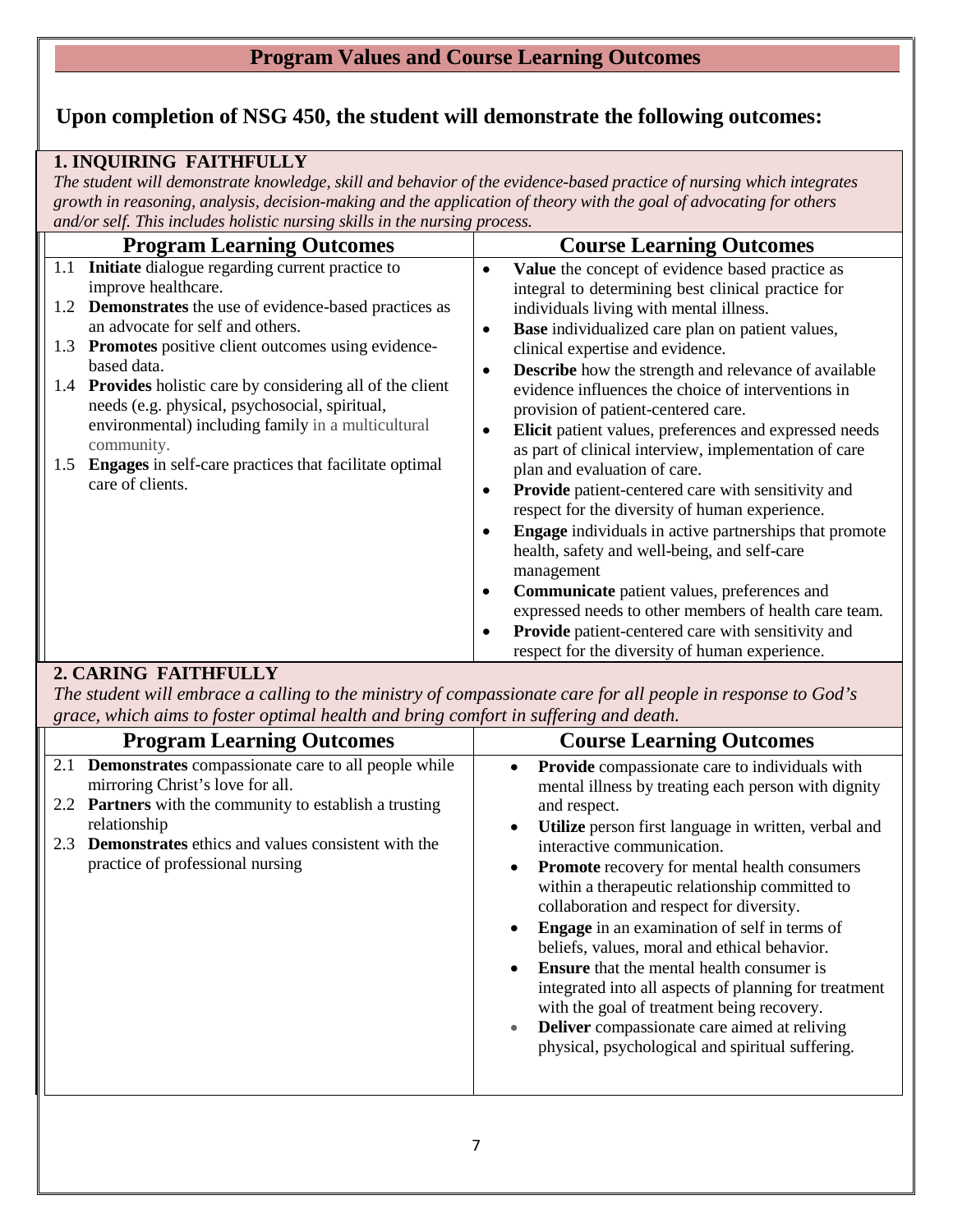# **3. COMMUNICATING FAITHFULLY**

*The student will actively engage in the dynamic interactive process that is intrapersonal and interpersonal with the goal of advocating for others and/or self. This includes effective, culturally appropriate communication which conveys information, thoughts, actions and feelings through the use of verbal and nonverbal skills.*

|                       | mich conveys information, moaching, actions and jectings miloagu me ase of verball and nonverball sixtes. |           |                                                                                                                                                  |
|-----------------------|-----------------------------------------------------------------------------------------------------------|-----------|--------------------------------------------------------------------------------------------------------------------------------------------------|
|                       | <b>Program Learning Outcomes</b>                                                                          |           | <b>Course Learning Outcomes</b>                                                                                                                  |
| 3.1<br>relationships. | <b>Engages</b> in active listening to promote therapeutic                                                 | ٠         | <b>Utilize</b> active listening as a way of listening and<br>responding to another person that improves mutual                                   |
| 3.2                   | <b>Demonstrates</b> effective verbal and nonverbal<br>communication skills to provide patient care.       |           | understanding, establishes a sense of trust and<br>promotes feeling heard and valued.                                                            |
| 3.3                   | Dialogues with members of the healthcare team,<br>including the patient, to facilitate positive patient   |           | <b>Exhibit</b> effective therapeutic communication skills<br>that include verbal and non-verbal continuation                                     |
| outcomes.             | 3.4 <b>Advocates</b> for patients/ families and self.                                                     |           | prompts that promote a goal directed exploration of<br>thoughts and feelings.                                                                    |
| 3.5                   | <b>Implements</b> patient care while honoring the diversity                                               | $\bullet$ | Demonstrate clear, precise communication                                                                                                         |
|                       | of patients, families and communities                                                                     |           | between and among healthcare team members and                                                                                                    |
|                       |                                                                                                           |           | colleagues to prevent errors and promote optimum<br>patient outcomes.                                                                            |
|                       |                                                                                                           | $\bullet$ | Advocate for self and others through problem<br>solving, effective communication, influence<br>(competence, credibility and trustworthiness) and |
|                       |                                                                                                           |           | collaboration with team members.                                                                                                                 |
|                       |                                                                                                           | $\bullet$ | <b>Provide</b> multi-culturally competent care                                                                                                   |
|                       |                                                                                                           |           | (knowledge, communication skills and attitudes by                                                                                                |
|                       |                                                                                                           |           | embracing the diversity and unique qualities of                                                                                                  |
|                       |                                                                                                           |           | patients, families and colleagues.                                                                                                               |

## **4. FOLLOWING FAITHFULLY**

*Defined as claiming the challenge from Florence Nightingale that nursing is a "divine imposed duty of ordinary work". The nursing student will integrate the ordinary work by complying with and adhering to regulatory and professional standards (e.g. ANA Code of Ethics, the California Board of Registered Nursing, Scope of Nursing Practice, SON Handbook). This includes taking responsibility for all actions and treating others with respect and dignity.*

|     | $\alpha$ . $\alpha$ $\alpha$ $\beta$ . $\alpha$ $\beta$ .                                                                                    |                                                                                                                                                             |
|-----|----------------------------------------------------------------------------------------------------------------------------------------------|-------------------------------------------------------------------------------------------------------------------------------------------------------------|
|     | <b>Program Learning Outcomes</b>                                                                                                             | <b>Course Learning Outcomes</b>                                                                                                                             |
| 4.1 | <b>Engages</b> in a professional practice environment<br>that promotes nursing excellence                                                    | <b>Identify</b> personal, professional, and environmental<br>risks that impact professional choices and                                                     |
|     | 4.2 Provides patient care within the boundaries<br>designated by regulatory agencies, professional                                           | behaviors in the care of patients with mental health<br>issues.                                                                                             |
| 4.3 | practices and ethical standards of a Christian nurse<br>Avails self of learning opportunities to cultivate the<br>life-long learning process | <b>Remain</b> willing to be self-critical, self-correcting<br>and flexible in thinking and acting; attributes<br>common among lifelong learners.            |
|     |                                                                                                                                              | <b>Understand</b> how to locate appropriate information,<br>evaluate its quality, organize it, and use it<br>effectively.                                   |
|     |                                                                                                                                              | <b>Engage</b> in critical, reflective practice in the context<br>of personal and civic responsibility.                                                      |
|     |                                                                                                                                              | <b>Deliver</b> care to individuals living with mental<br>illness within the limits/guidelines of regulatory<br>and professional agencies and organizations. |
|     |                                                                                                                                              |                                                                                                                                                             |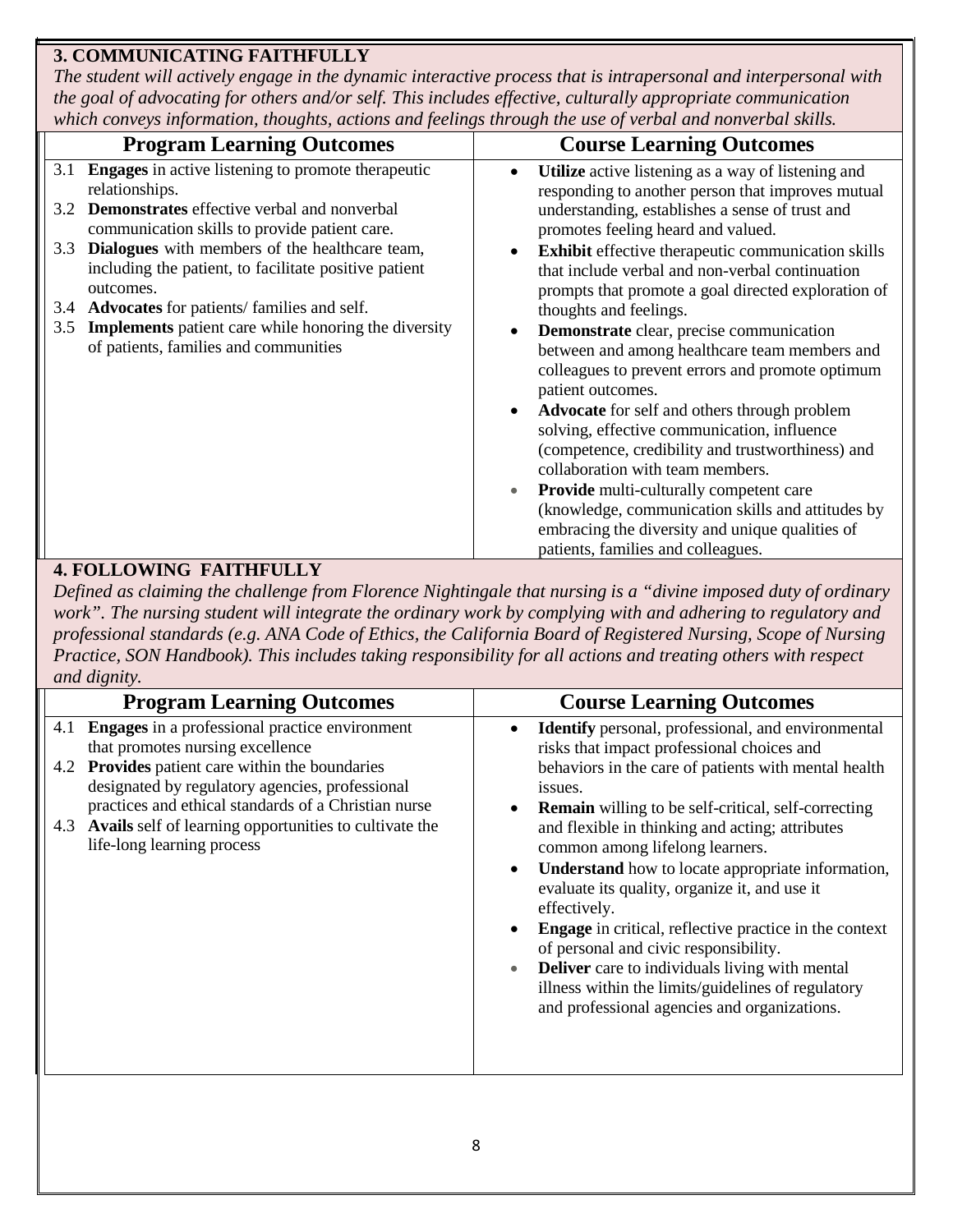### **5. LEADING FAITHFULLY**

*The student will incorporate a foundational relationship with Christ and others and embrace a willingness to serve others in the midst of life-circumstances (e.g. illness, injustice, poverty). The student will role-model the need for "Sabbath Rest" as a means of personal renewal, and true care of the self so that service to others is optimally achieved. The student will incorporate the characteristics of a servant leader including: humility, courage, forgiveness, and discernment.*

| <b>Program Learning Outcomes</b>                                                                                                                                                                                                                                             |                        | <b>Course Learning Outcomes</b>                                                                                                                                                                                                                                                                                                                                                                                                                                                                                                                                                                        |
|------------------------------------------------------------------------------------------------------------------------------------------------------------------------------------------------------------------------------------------------------------------------------|------------------------|--------------------------------------------------------------------------------------------------------------------------------------------------------------------------------------------------------------------------------------------------------------------------------------------------------------------------------------------------------------------------------------------------------------------------------------------------------------------------------------------------------------------------------------------------------------------------------------------------------|
| 5.1 Provides graceful service through compassionate<br>responses to others' needs<br>5.2 Demonstrates the principles of a servant leader as a<br>reflection of Christ's love<br>5.3 Exhibits patient advocacy that reflects sensitivity to<br>diversity in a holistic manner | $\bullet$<br>$\bullet$ | <b>Explain</b> the principles of servant leadership as the<br>desire to share power, put the needs of others first and<br>help people develop and perform as highly as possible<br>(Greenleaf, 1970).<br>Utilize leadership and communication skills to<br>effectively implement patient safety and/or quality<br>improvement initiatives within the context of the<br>interdisciplinary team.<br>Value the self and mobilizes the necessary resources to<br>care for themselves as they strive to achieve harmony<br>and balance in their own lives and assist others to do<br>the same (AHNA, 2007). |
|                                                                                                                                                                                                                                                                              |                        |                                                                                                                                                                                                                                                                                                                                                                                                                                                                                                                                                                                                        |

# **Course Credit Hour Information**

In the interest of providing sufficient time to accomplish the stated Course Learning Outcomes, this class meets the PLNU credit hour policy for a 3 unit class delivered over 14 weeks. Specific details about how the class meets the credit hour requirement can be provided upon request.

## **Course Topic Outline**

| What is Mental Health?                       | <b>Cognitive Disorders</b>                          |
|----------------------------------------------|-----------------------------------------------------|
|                                              |                                                     |
| The Therapeutic Use of Self                  | <b>Impulse Control Disorders</b>                    |
| <b>Boundary Management</b>                   | <b>Trauma Informed Care</b>                         |
| The Nursing Process                          | <b>Eating Disorders</b>                             |
| The Recovery Model                           | Psychological Problems of the Physically III Person |
| <b>Mental Health Assessment</b>              | Schizoaffective Disorder                            |
| Crisis and Crisis Intervention               | Working with Children                               |
| <b>Risk Factors for Mental Illness</b>       | <b>Mental Health Concerns Regarding Adolescents</b> |
| Systems Concepts and Working in Groups       | <b>Issues Specific to Older Adults</b>              |
| Theories of Mental Health and Mental Illness | Inter Familial Violence                             |
| Introduction to Psychopharmacology           | Vulnerable Populations: The Forensic Nurse          |
| <b>Ethical and Legal Principles</b>          | Cultural, Ethnic and Spiritual Concepts             |
| <b>Thought Disorders</b>                     | Horizontal Violence and Civility                    |
| <b>Affective Disorders</b>                   | Sleep Hygiene                                       |
| Suicide and Self-Destructive Behavior        | Self-Care                                           |
| <b>Personality Disorders</b>                 | Policy, Policy Making and Politics for PMHN         |
| <b>Dissociative Disorders</b>                | Motivational Interviewing                           |
|                                              |                                                     |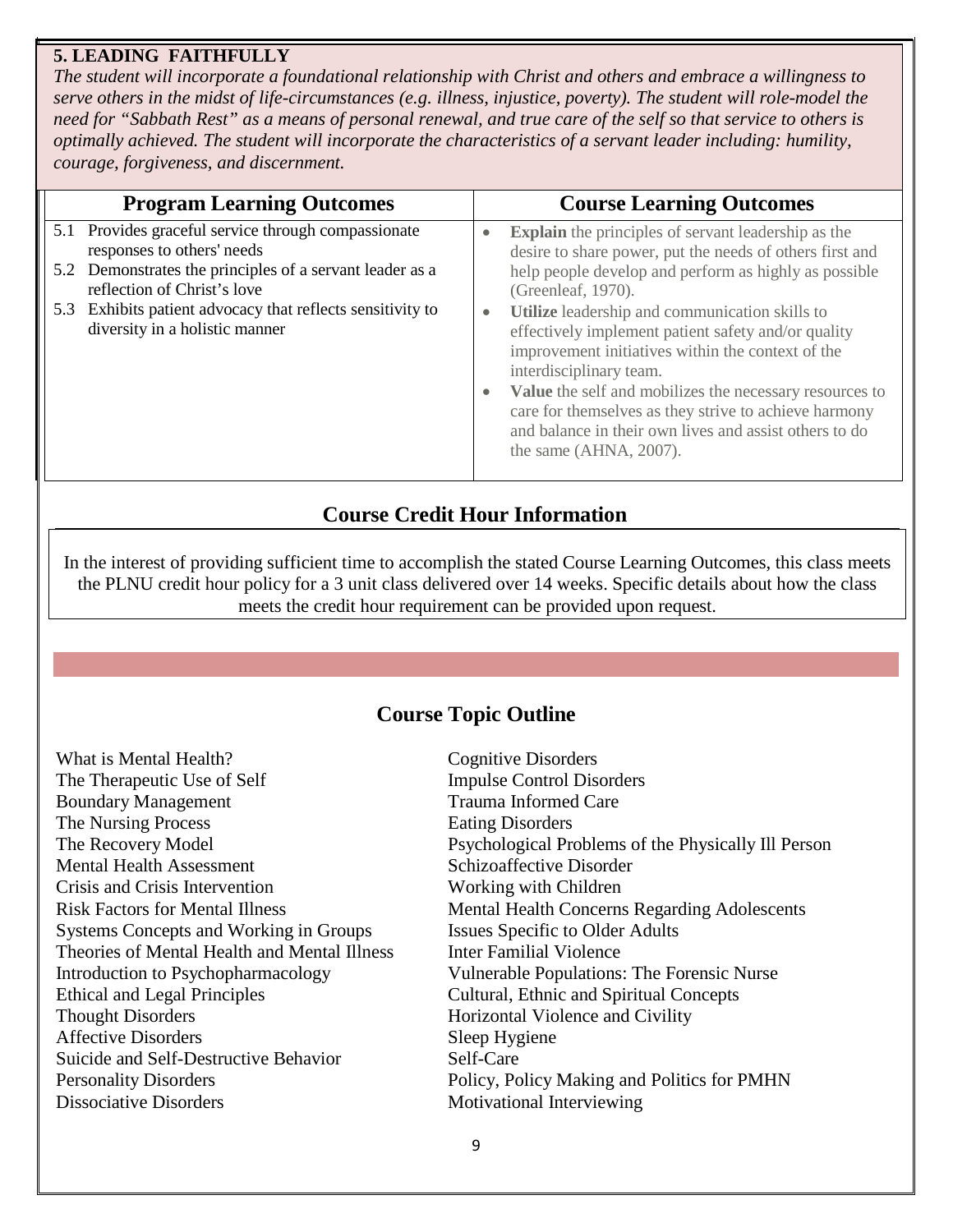# **Teaching/Learning Strategies**

In this course, a number of teaching strategies are utilizedto improve student learning. Each strategy is designed to address multiple learning styles and preferences. The teaching strategies employed in this course include: Lecture Collaborative Learning Debate

| <b>Reflective Practice</b> | <b>Active Learning</b> | Role Play                |
|----------------------------|------------------------|--------------------------|
| Simulation                 | Inquiry Based Learning | Gaming                   |
| <b>Case Method</b>         | <b>Socratic Method</b> | <b>Discussion Boards</b> |

# **Welcome to Psychiatric Mental Health Nursing**



*"The capacity for hope is the most significant fact of life. It provides human beings with a sense of destination and the energy to get started"* (Norman Cousins).

Psychiatric mental health nursing is about hope and recovery. Defined by the American Psychiatric Nurses Association as "a specialty practice focused on the identification of mental health issues, prevention of mental health problems, and the care and treatment of persons with psychiatric disorders " (APA, 2013, para.2), psychiatric mental health nursing reaches in to all areas of nursing practice, providing nurses with a framework to:

- establish a relationship with those in his/her care.
- understand the importance of emotional and psychological wellness in healing.
- encourage others to learn how to take control of their health and wellness.
- remember the importance of hope in the process of recovery.

Hope is the overarching theme for this course. It is hope that guides recovery and hope that arouses a passion for the possible. It is often something as simple as a kind word spoken to a man who has given up the desire to live that encourages him to reach out to another person and ask for help. It is hope that pushes a mother struggling with alcohol and drug addiction to take the first step and admit that she is powerless over the substances she has been poisoning her body with. And it is hope in the eyes of a nurse that encourages a young girl to share her story of abuse and pain with someone that may help her feel whole again.

I welcome you to mental health nursing and look forward to sharing the passion and honor I feel in caring for individuals with mental illness and substance abuse disorders. While I hope to help you learn all that you can about mental health and mental illness, I also hope to challenge you to see past the diagnosis and remember the person behind the illness. One way to ensure that goal is to harness the power of hope; making it a part of your professional practice. Let the journey begin.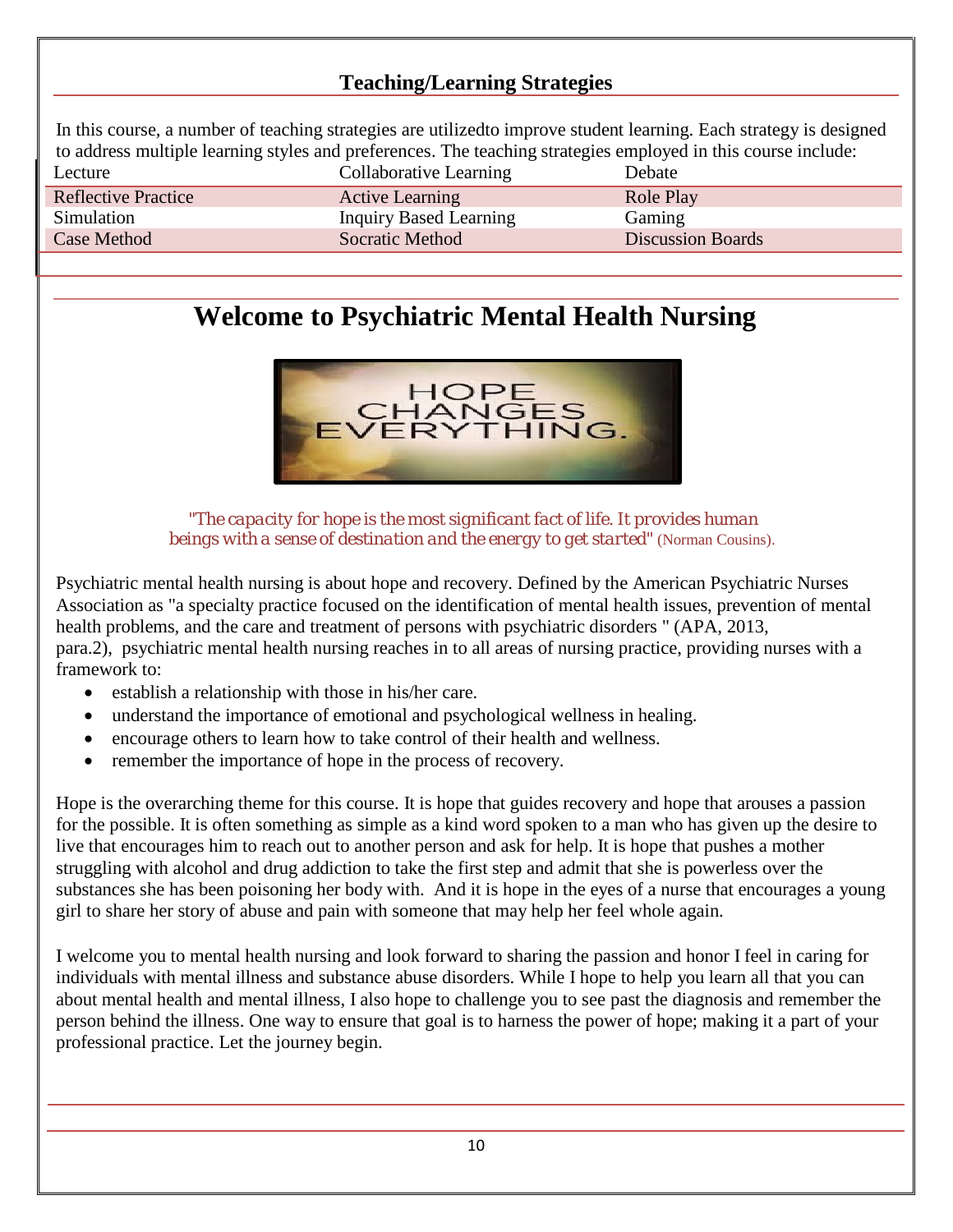# **Professor/Student Commitment and Expectations**

As your professor, I am committed to providing you with a rich and diverse learning environment. My goal is to offer each one of you the chance to learn and grow from this course by offering a myriad of learning modalities; both didactic and experiential that are meaningful and related to learning outcomes. I am also committed to ensuring you have a safe, supportive environment to learn, ask questions, engage in discussion and reflect on new knowledge and experience within the context of mental health nursing with the outcome of preparing you to care for individuals from diverse backgrounds and needs.

**My expectation is that you will arrive on time, prepared to engage in a discussion of the day's topic: offering your own thoughts and concerns, ideas and questions based on your reading assignments and experience. I expect you to turn in all assignments on time (a minimum of 10% will be deducted for each day an assignment is late unless prior arrangements have been made with me). I ask that you keep an open mind while exploring topics that may challenge your previously held beliefs. I ask that you make a commitment to the community of learners sharing the course with you and work to support your learning and the learning of your peers.**

## **Required Textbooks**

- Amador, X. (2007). *I'm not sick, I don't need help: How to help someone with mental illness accept treatment.* New York: Vida Press.
- American Psychological Association (2001). *Publication manual of the American Psychological Association (6th ed.)*. Washington D.C.: American Psychological Association.
- Handy, M. (2010). *No comfort zone: Notes on living with post-traumatic stress disorder.* Madison, WI: Mocassa Press.

Hanson, R. (2011). *Just one thing*. Oakland, CA: New Harbinger.

#### **Boyd, Mary Ann (2014). Psychiatric Nursing:** *Contemporary practice, (5th ed.).* **Philadelphia, PA: Wolters Kluwer/Lippincott Williams & Wilkins.**

Wissman, J. (Ed.) (2007 ). *Mental health nursing: RN edition* 7.0. Leawood, KS: ATI *Note: ATI Mental Health Nursing will be handed out during the first week of class.*

## **Recommended Textbooks**

- Black, C. (2001). *It will never happen to me.* Bainbridge Island, WA: MAC Publishing. Jamison, K. (1997). *An unquiet mind: A memoir of moods and madness.* New York, NY: Random House.
- Kleinman, A. (1988). *The illness narratives: Suffering, healing and the human condition*. USA: Basic Books.
- Rhodes, L. (1995). *Emptying beds: The work of an emergency psychiatric unit.* Berkely, CA: University of California Press.
- Schiller, L. (1996). *The quiet room: A journey out of the torment of madness.* New York, NY: Warner Books.

Young-Mason, J. (1997). *The patient's voice: Experiences of illness.* Philadelphia, PA: F.A. Davis.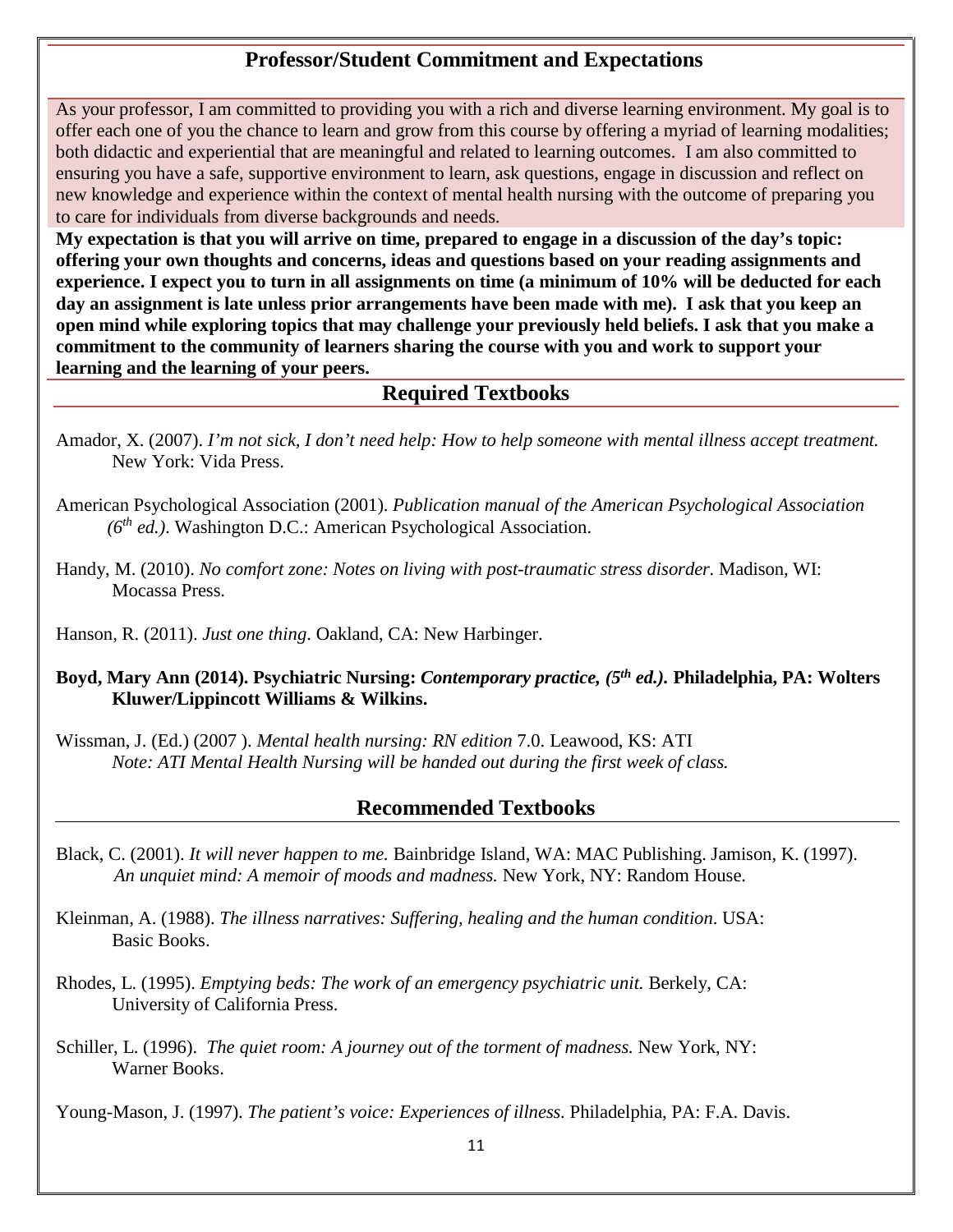# **Required Supplies**

- 1. **White T-shirt** (to be personalized for the NAMI). T-Shirt Paints, Decals, Bling, etc.
- 2. **Headphones and electronic device (computer, phone):** for in-class demonstrations.

# **Evaluation Methods**

#### **1. LiveText® Portfolio:**

At the conclusion of each course, students are expected to complete/update their LiveText<sup>®</sup> portfolio including self-evaluation of outcomes using the BSN Growth Portfolio template. The portfolio provides evidence supporting professional development and attainment of PLNU SON BSN graduate outcomes. For this course, the following assignment(s) are **required** to be submitted in LiveText®. Students are strongly encouraged to submit additional coursework into LiveText to demonstrate personal and professional growth.

- Signature Assignments:
	- o Evidence Based Practice Paper
	- o Process Recording(s)
- Rare Event/Grand Rounds Documentation
- Therapeutic Meetings/Activities Summary
- Impact of Illness/Daily Four (1example of each)

#### **2. Examinations, Quizzes and ATI Proctored Test:**

| • $(2)$ Exams: 150 points each      | Total points: | $300*$ |
|-------------------------------------|---------------|--------|
| • Final Examination:                | Total points: | $100*$ |
| • Online Psychopharmacology Quizzes | Total points  | 100    |
| • ATI Non-Proctored Test            | Total points  | 10     |
| • ATI Proctored Test                | Total points  | 40     |

\*Note: Per SON standard: 75% (cumulative) or 412.5 total points required in this category **550**

#### **3. Written Assignments and Projects:**

| <b>Total points possible:</b>                                               | 1000          |     |  |
|-----------------------------------------------------------------------------|---------------|-----|--|
| *Each discussion board response is worth 10 point for a total of 100 points |               | 130 |  |
| <b>Socratic Discussion Participation</b>                                    | 10            |     |  |
| Team/Group Work (Peer Evaluation)                                           |               | 10  |  |
| Discussion board participation*                                             |               | 100 |  |
| Attendance, punctuality                                                     |               | 10  |  |
| <b>Participation/Attendance</b>                                             |               | 320 |  |
| <b>Grand Rounds Presentation/Handout</b>                                    | Total points  | 25  |  |
| <b>Rare Event Training</b>                                                  | Total points: | 100 |  |
| <b>Evidence Based Practice Paper</b>                                        | Total points: | 100 |  |
| <b>Mental Status Exam</b>                                                   | Total points  | 25  |  |
| Process Recording                                                           | Total points  | 50  |  |
| <b>Anxiety Assessment</b>                                                   | Total points  | 5   |  |
| Body's Response to Stress                                                   | Total points  | 5   |  |
| <b>Autographical Presentation</b>                                           | Total points  | 10  |  |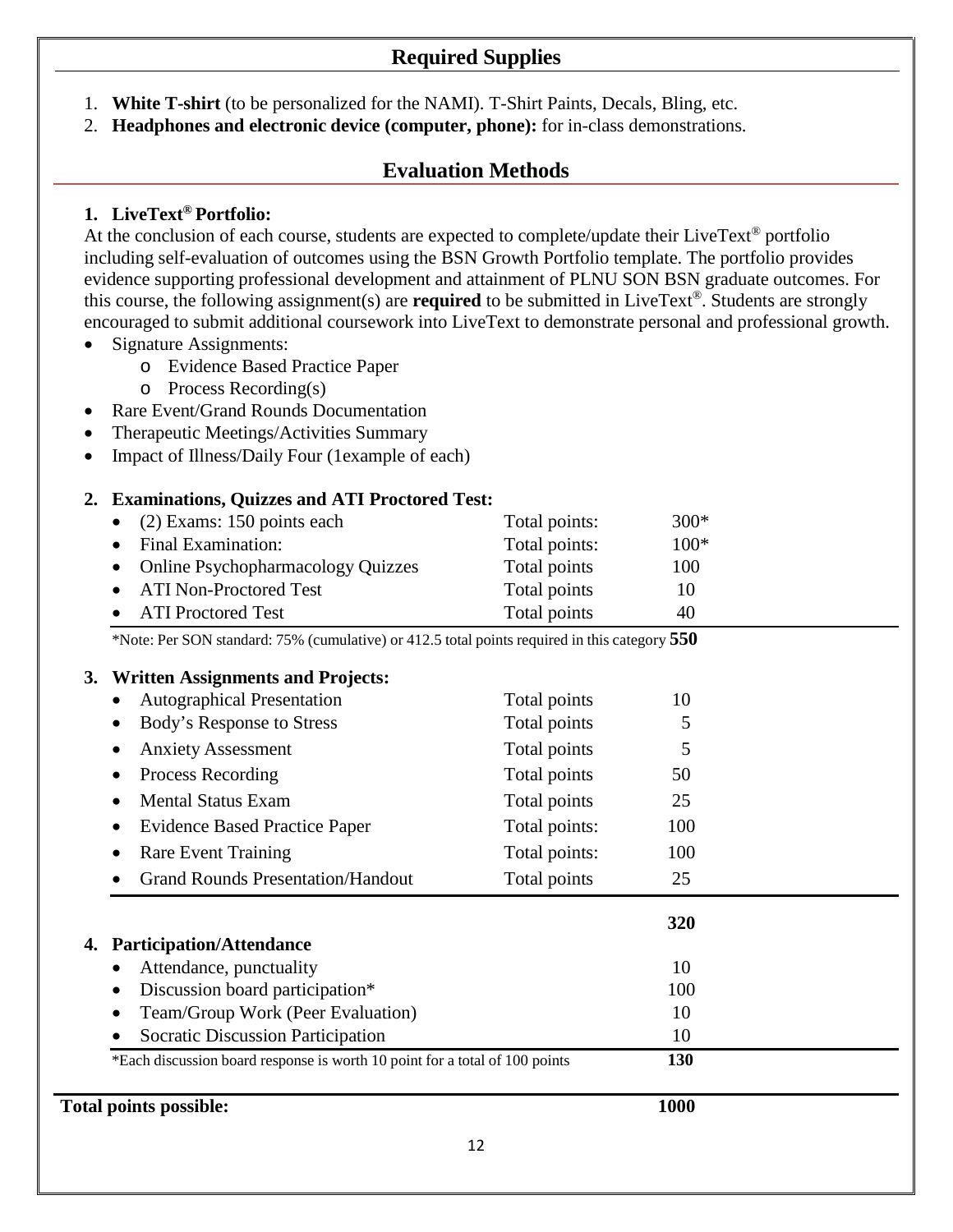| <b>Grading Scale</b>             |     |          |              |          |         |  |          |         |  |
|----------------------------------|-----|----------|--------------|----------|---------|--|----------|---------|--|
|                                  |     |          |              |          |         |  |          |         |  |
| <b>Cumulative Grading Scores</b> |     |          |              |          |         |  |          |         |  |
| A                                | $=$ | 930-1000 | $B+$         | $=$      | 870-899 |  | $=$      | 780-809 |  |
| A-                               | $=$ | 900-929  | B            | $=$      | 840-869 |  | $\equiv$ | 750-779 |  |
|                                  |     |          | $\mathbf{B}$ | $\equiv$ | 810-839 |  |          |         |  |
|                                  |     |          |              |          |         |  |          |         |  |

# **Required Learning Activities**

Exams, Quizzes, Assignments and Participation Requirements

# **Examinations, Quizzes, and ATI Secured Test**

(550 points total. Must achieve 412.5 in this category to pass the course).

- **Examinations:**
	- o There will be two exams and a final.
	- o Exams will cover material in the readings as well as lectures, power points, videos, films, group work and class activities.
	- o **The (2) two exams** will consist of 75 multiple choice / fill in the blank/true/false, short answer and essay style questions.
	- o The **final examination** will consist of a case study and the development of a plan of care for the patient and family described.

## • **Psychopharmacology Quizzes**

- o Quizzes will be completed each week to reinforce the psychopharmacology component of the course and to help students prepare for care of individuals in the clinical setting.
- o Quizzes will cover medications listed on the *Psychopharmacology Medication List.*
- o Quizzes are electronically recorded, time stamped and calculated into your grade total.
- o Each quiz is worth 10 points for a total of 100 points.
- o Quizzes can be accessed through *Canvas* and should be completed prior to midnight each **Friday.**

## • **ATI Testing**

- o The ATI Test for Mental Health will be taken three (3) times; twice as an un-secured test online at the beginning of the course (to serve as a baseline) and midway through the course and once as a proctored test (towards the end of the semester) to assess your learning progress and current understanding of mental health nursing.
- o The ATI text can be used as a resource for the secured ATI Proctored test and course exams.
- o Students will take the first unsecured ATI test during the first two weeks of the semester and the second unsecured test mid semester.
	- Results of the unsecured ATI tests should be submitted electronically to Dr. Lambert.
	- The score on the un-secured ATI test will *not* be counted toward your grade.
	- You will receive 10 points for completing the tests  $(5 \text{ points for each test})$  on time.
- o Points will be assigned to the secured ATI Test and will be based on the following proficiency level scores:

| <b>Level 3:</b> $40$ points | <b>Level 2:</b> 35 points | <b>Level 1:</b> 30 points |
|-----------------------------|---------------------------|---------------------------|
|                             |                           |                           |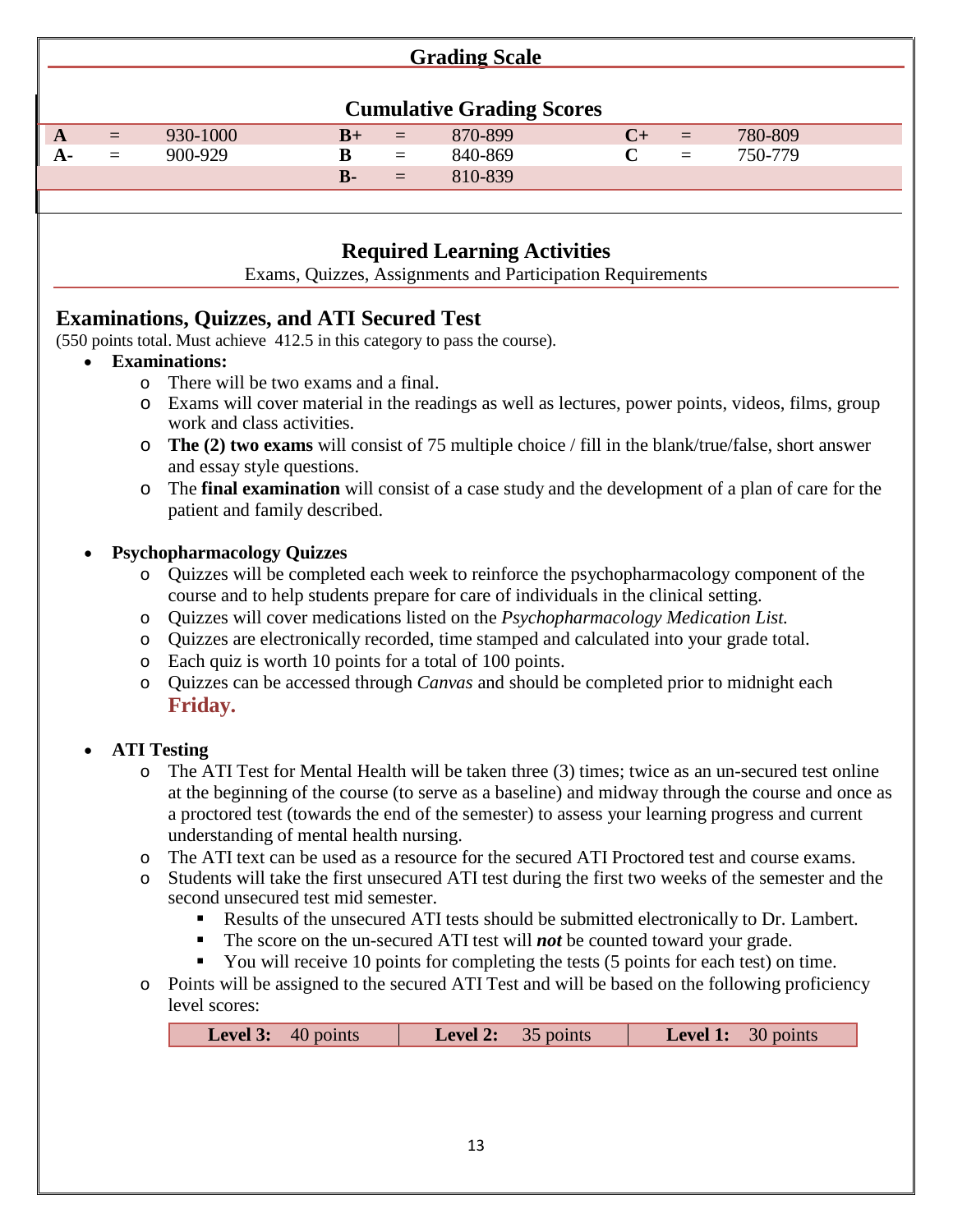# **Reading Assignments**

- Students are expected to read the assigned material prior to class each day.
- Students should expect to spend at least 60-90 minutes each night reading assigned material in preparation for the daily in-class discussion/activities.
- Reading assignments include assigned chapters from the textbook, assorted biographies/novels, journal articles and other readings selected by the instructor.
- The **Socractic Method** [The Socratic Method](file://zeus/users/agarcia4/DATA/NSG%20450%20Mental%20Health%20Nursing%202012-2013/The%20Socratic%20Method.docx) will be used to discuss the assigned readings on selected days. The principle underlying the Socratic Method is that students learn through the use of critical thinking, reasoning, logic, and finding holes in their own theories. Through discussion, students are able to challenge themselves to truly explore a topic, rather than merely regurgitate an answer.
- Reading assignment schedule can be found at the end of the syllabus, in the Learning Outcomes document and in Canvas under *ASSIGNMENTS.*

# **Written Assignments and Projects**

## • **Autobiographical Presentation (10)**

An important component in the development of your professional practice lies in the understanding of your own story. The autobiographic presentation is your opportunity to consider your life and share your journey with your peers (something you will ask patients to do during this semester).

- o Take a few minutes to reflect on who you are. Consider: Who is important to you? What do you love to do? What gives your life meaning? What important lessons have you learned? What are your dreams? Etc. etc. etc.
- o Use your creativity and imagination to develop a visual presentation that describes who you are as an individual and what you bring to nursing.
- o The presentations may take the form of a poster, collage, self-portrait, short film, PPT; using photos, personal items, drawings, poetry, music, etc. One student created a comic book PPT to describe his life story and the qualities he hopes to bring to his practice as a nurse. Another student completed a painting to describe her personality/life. Still another student brought a box of items from home that represented different aspects of her life and told a short story about each item.
- o There are many creative ways to express who you are to the class and to your professors.
- o The goal of this assignment is to share something about you and what you bring to the profession of nursing.
- o Presentation time: 5-10 minutes.

## • **The Body's Response to Stress (5 points)**

Stress affects most people in some way. Acute (sudden or short-term) stress leads to rapid changes throughout the body. Almost all body systems (the heart and blood vessels, immune system, lungs, digestive system, sensory organs, and brain) will gear up to meet perceived dangerous stimuli. These stress responses can prove beneficial in a critical, life-or-death situation. Over time, however, repeated stressful situations put a strain on the body that may contribute to physical and psychological problems. Chronic (long-term) stress can have real health consequences and should be addressed like any other health concern.

o Prior to the lecture on Biological Basis of Behavior, complete the form: The Body's Response to Stress.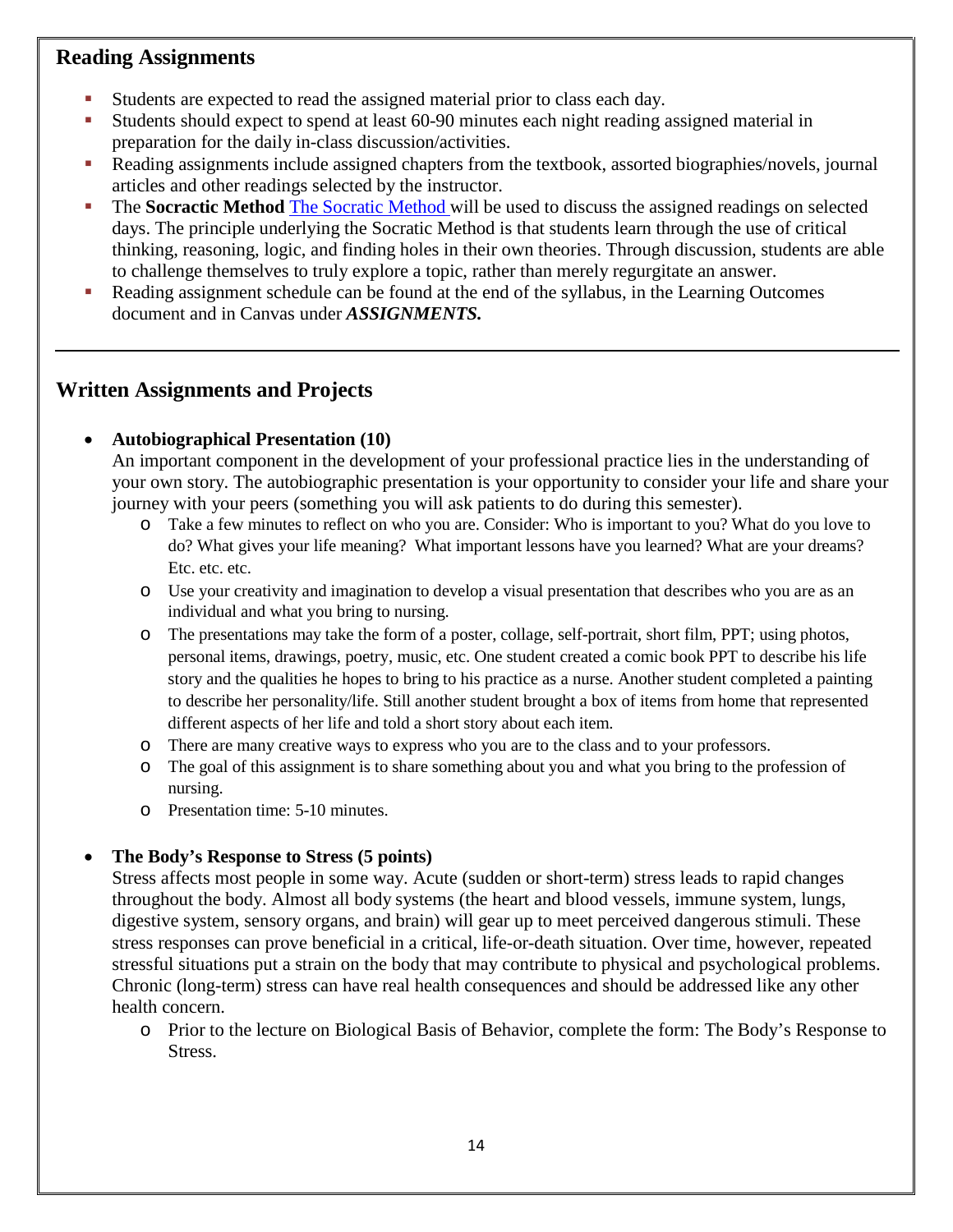#### • **Stress/Anxiety Screening (5 points)**

Research shows that some stress is good. Stress 'revs up' the body thanks to naturally-occurring performance enhancing chemicals like adrenalin and cortisol. This heightens ability in the short term. But there is a limit. If severe stress is allowed to go unchecked in the long term, performance will ultimately decline. Not only that, the constant bombardment by stress related chemicals and stimulation can weaken a person's body and ultimately leads to degenerating health. In extreme cases, it can cause psychological problems such as Post Traumatic Stress Disorder or Cumulative Stress Disorder. Nursing students are particularly susceptible to the deleterious effects of stress.

#### • **Process Recording (50 points)**

- o The therapeutic use of self is the cornerstone of psychiatric mental health nursing.
- o Therapeutic communication refers to *goal-directed* conversations with patients aimed at helping the patient sort through difficult issues and take thoughtful actions to improve their mental health and well-being.
- o The process recording is used as a method of evaluating the student's ability to initiate and engage in a therapeutic interaction using therapeutic communication with a patient.
- o The primary learning outcomes include the opportunity for the student to deconstruct, appraise and evaluate a therapeutic interaction with a patient while examining and analyzing their own verbal and non-verbal communication techniques.
- o The goal of the process recording *is not* to impress the professor with a text-book perfect dialogue; but rather *to illustrate* the student's thought process during a therapeutic interaction as well as the *ability to learn* from that interaction.
- o The process recording should reflect a therapeutic interaction with a patient coupled with a thoughtful analysis of the interaction.
- o See Process Recording Requirements in *Canvas* under *Course Assignments* for more detailed information on the assignments. Process Recording [Assignment](file://zeus/users/agarcia4/DATA/NSG%20450%20Mental%20Health%20Nursing%202012-2013/Process%20Recording%20Assignment%20Guidelines%202012-1.docx) Guidelines; Process [Recording](file://zeus/users/agarcia4/DATA/NSG%20450%20Mental%20Health%20Nursing%202012-2013/Process%20Recording%20Template.docx) [Template;](file://zeus/users/agarcia4/DATA/NSG%20450%20Mental%20Health%20Nursing%202012-2013/Process%20Recording%20Template.docx) Process [Recording](file://zeus/users/agarcia4/DATA/NSG%20450%20Mental%20Health%20Nursing%202012-2013/NSG%20450%20Process%20Recording%20Rubric.docx) Rubric

#### • **Mental Status Exam (25 points).**

The mental status examination is a structured assessment of the patient's behavioral and cognitive functioning. It includes descriptions of the patient's appearance and general behavior, level of consciousness and attentiveness, motor and speech activity, mood and affect, thought and perception, attitude and insight, the reaction evoked in the examiner, and, finally, higher cognitive abilities. The specific cognitive functions of alertness, language, memory, constructional ability, and abstract reasoning are the most clinically relevant. It is often described as a "snap shot" of the individual's status. It helps clinicians determine what further assessments may be required.

- o Students will conduct a mental status exam (MSE) on a selected patient during the hours of the clinical rotation using the provided form.
- o For more information, see NSG 451 clinical syllabus.

#### • **Evidence Based Paper: (100 points)**

- o Within the nursing profession, it is expected that new information in the form of evidence-based research will be incorporated into daily nursing practice. The staff nurse is a critical link in bringing research-based changes into clinical practice.
- o The evidence-based paper is the student's opportunity to bring research-based changes into the clinical arena by asking the question: "What is the current best practice as it relates to ……"
- o Directions:
	- Select a topic of interest (a list of topics is available if needed).
	- Once the topic and question have been chosen the student will: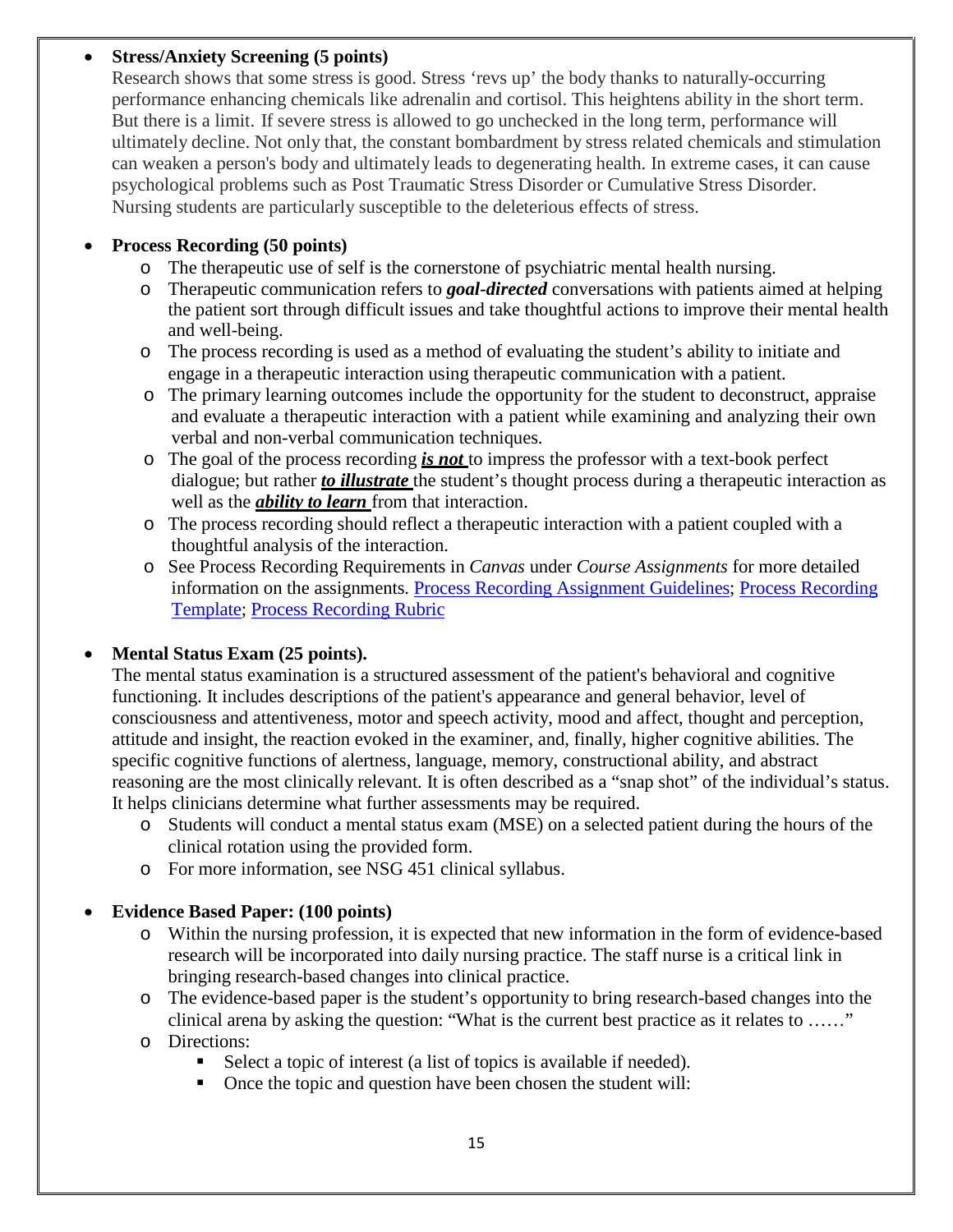- Explore current research (nursing, psychology, sociology, education, medicine, and pediatrics, etc.) to determine best practice.
- Complete a brief literature review (at least three articles) written in the last five (5) years from peer reviewed journals that address the current best practice guidelines for the issue chosen.
- Review/analyze/synthesize the articles.
- Compare and contrast *the current best practice* noted in the articles *with the care observed in the clinical area.* Critical analysis is a vital component in the process.
- Identify the gaps and discuss potential solutions.
- Develop a concluding statement.

Note: It is often easier to choose a patient and his/her treatment or a practice observed within the milieu as your exemplar.

- o All papers require *peer review* of the first draft *prior* to submission to Dr. Lambert for evaluation.
- $\circ$  APA ( $6<sup>th</sup>$  edition) format; including in text citations and references is required.
- o Recommended length of paper: 5-8 pages.
- o See Evidence-Based Paper Requirements [EBP Assignment](file://zeus/users/agarcia4/DATA/NSG%20450%20Mental%20Health%20Nursing%202012-2013/Evidence%20Based%20Practice%20Assignment.docx) under *Canvas Course Assignments* for more detailed information on the assignment.
- o Submit the following items to Dr. Lambert via *Canvas*.
	- Peer reviewed first draft with corrections.
	- Research articles
	- Final paper.

#### • **Rare Event Training: Student Directed High Risk Scenario (100 points)**

o Students will develop, simulate (act out) and evaluate a high risk mental health clinical scenario for peer and nursing staff at Sharp Mesa Vista Hospital. This activity is designed to help students develop cognitive, affective, and behavioral skills to intervene effectively in high risk, psychiatric mental health emergencies **(See NSG 451 Clinical Syllabus for details).**

#### • **Grand Rounds Presentation: (50 points).**

- o Each clinical group will present their Rare Event Training Scenario.
- o The Rare Event Training will include the student directed training scenario, debrief and handout.
- o Students in each group should be prepared to discuss the research and background information discovered as a result of this project.
- o Seek guidance from clinical instructor if you have any questions, concerns, etc.
- o Prepare a copy of any electronic component (PPT, handouts, etc.) of your presentation for Dr. Lambert and submit via Canvas prior to Grand Rounds.
- o See Grand Rounds Guidelines and Student Directed [Rare Event](file://socrates/users/klambert/DATA/Simulation/Student%20Directed%20High%20Risk%20Scenario.docx) Training Guidelines for detailed information.
- o Presentations will be shared with fellow students and faculty during Grand Rounds on:

## **Participation and Attendance**

#### **Attendance / Punctuality (10 points).**

Regular and punctual attendance at all classes is considered essential to optimum academic achievement. If the student is absent from more than 10 percent of class meetings, the faculty member has the option of filing a written report which may result in de-enrollment. If the absences exceed 20 percent, the student may be de-enrolled without notice. If the date of de-enrollment is past the last date to withdraw from a class, the student will be assigned a grade of W or WF consistent with university policy in the